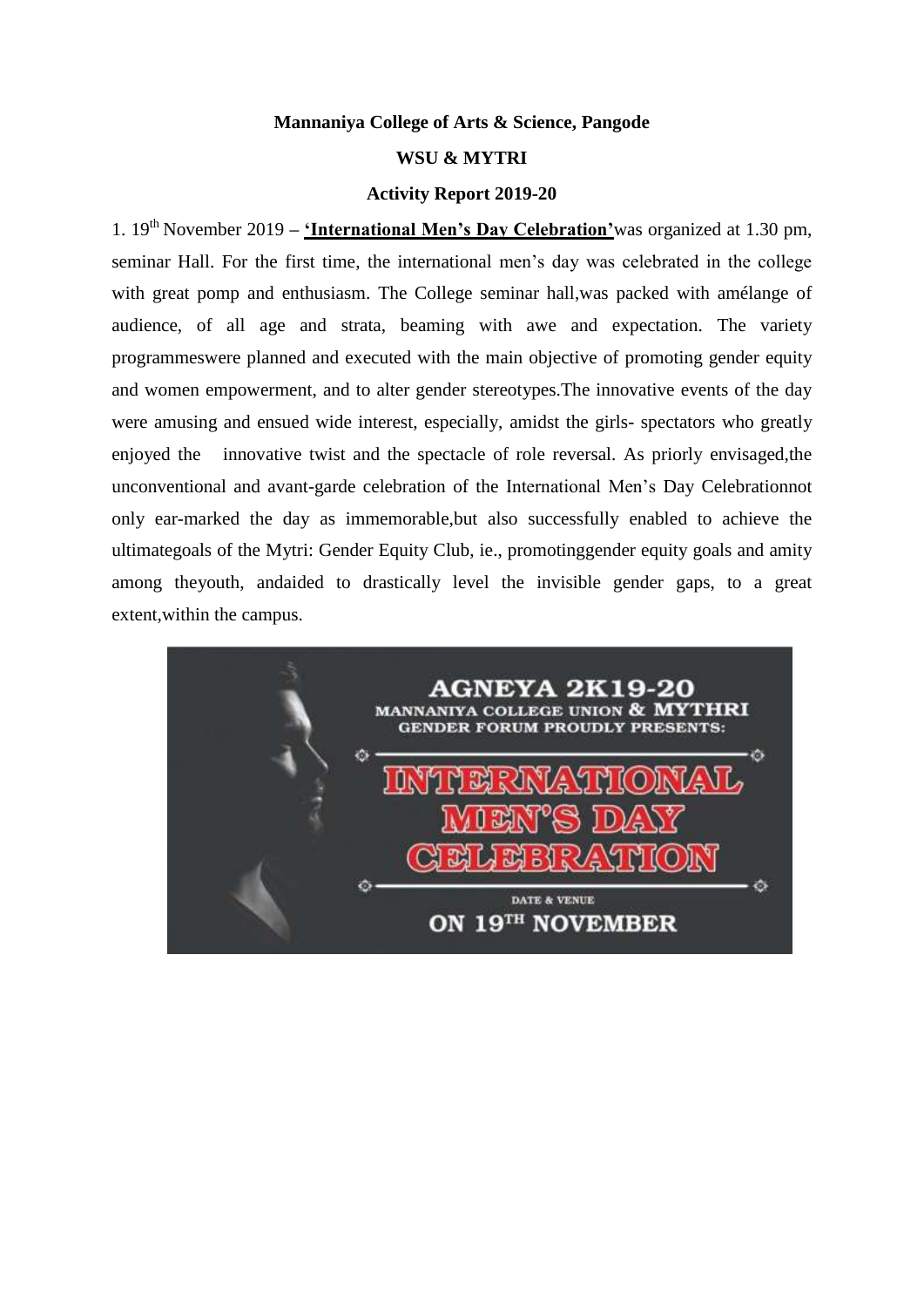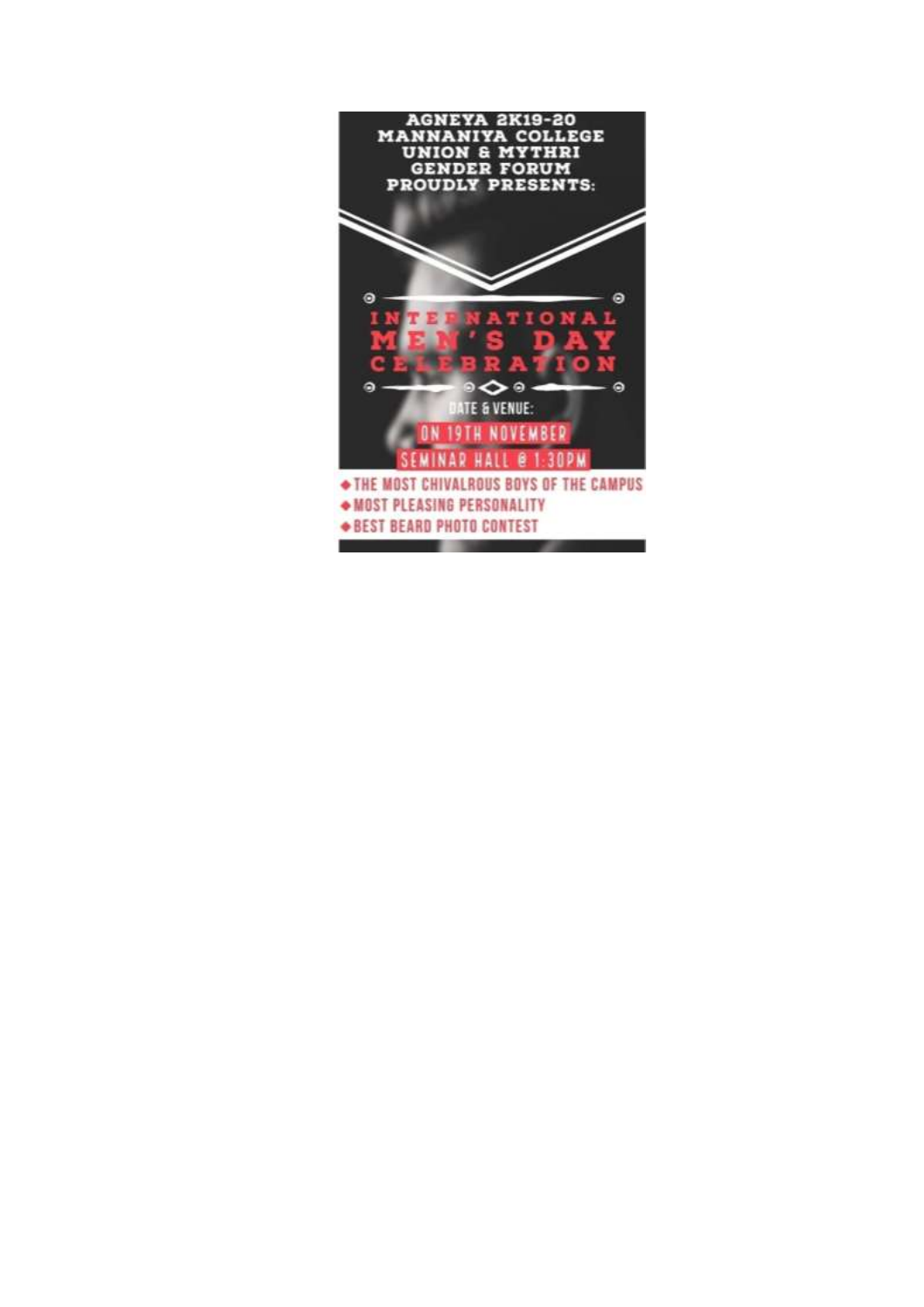2.19th November 2019 – The '**Most Chivalrous Boy of the Campus Contest'**Organized by MYTRI Gender forum of MCAS, with various enticing rounds and interviews by a panel of judges to select a boy who upholds a vision blending gender equity and women empowerment. The winner who emerged victorious after the nerve- breaking final round was a student of final year BSc , Asif Muhammed who won the cash award of Rs. 999.

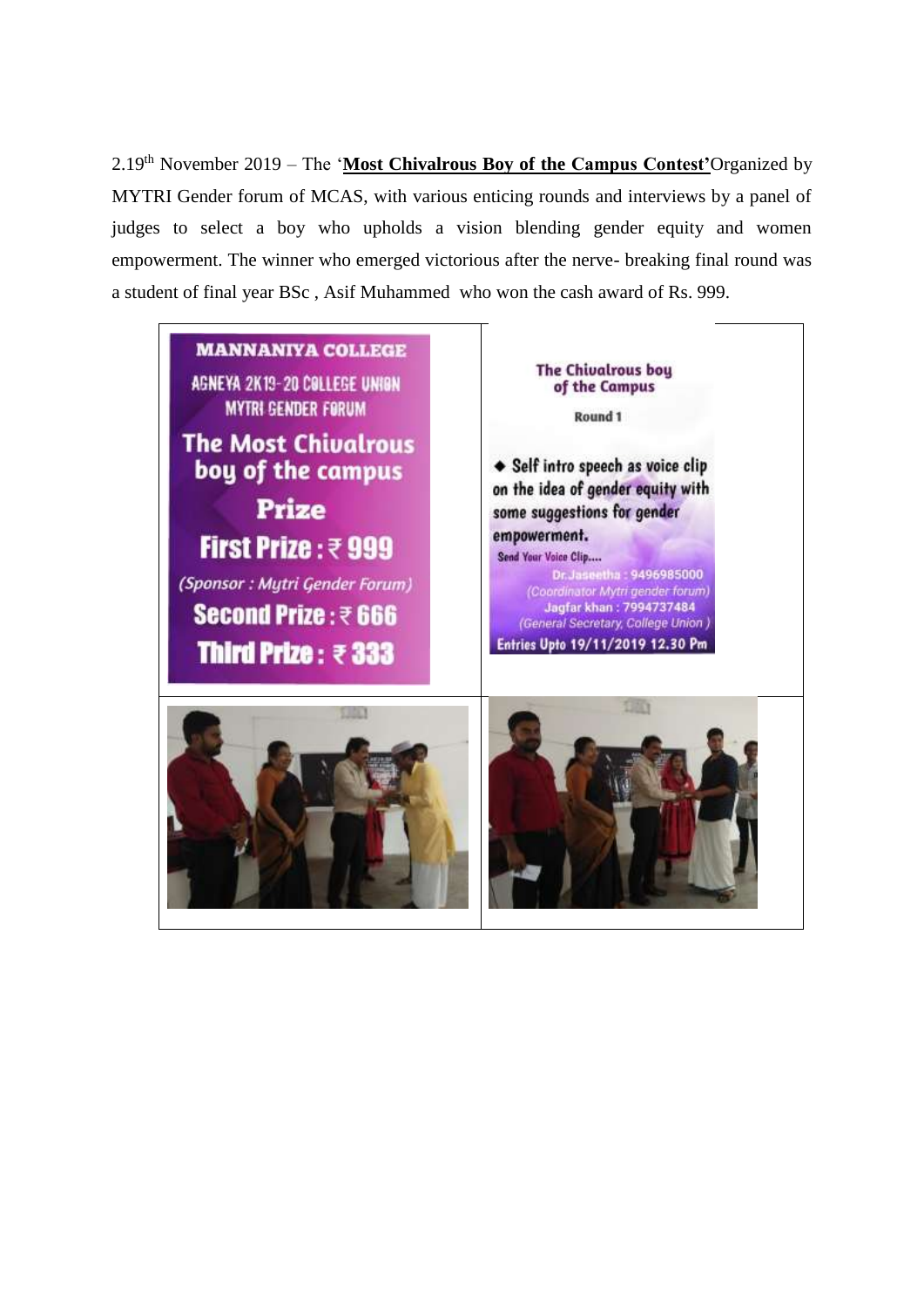3.19 th November 2019- '**Most Pleasing Personality'** (Boy) contest was envisaged by Mytri and WSU to select the most charming personality from the perspective of girl students as a role reversal to swap social norms.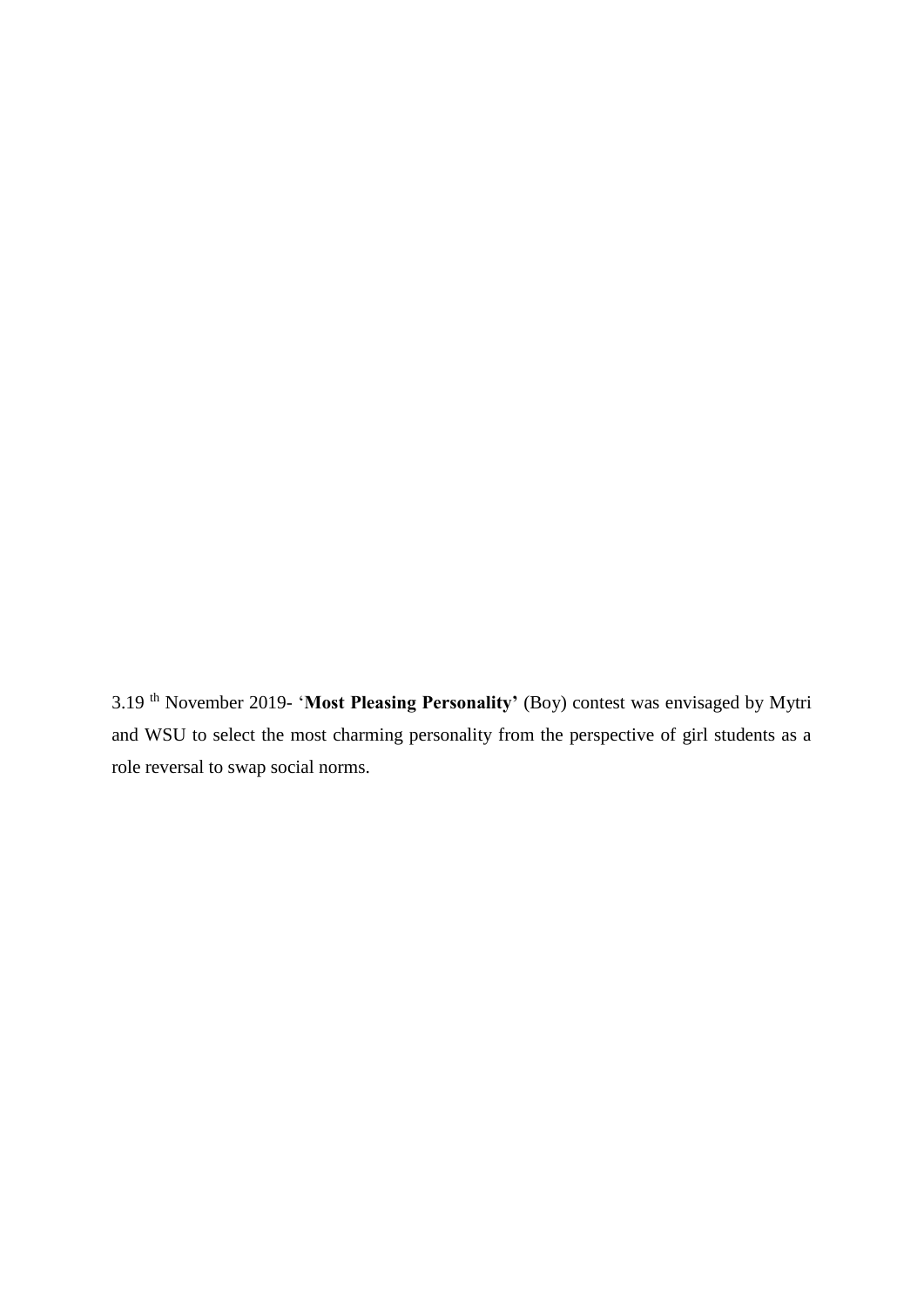**MOST PLEASING PERSONALITY** IT WILL BE CONDUCTED IN THREE ROUNDS ◆ ROUND 1. RAMP WALK DRESSING STYLE WILL BE GIVEN PRIORITY WAY OF WALKING, ATTITUDE, BODY LANGUAGE ETC WILL **BE TAKEN CARE OF** ◆ ROUND 2. PERSONAL WAY OF PRESENTATION PERSONALITY, ATTITUDE, CONFIDENCE AND TALKING STYLE WILL BE CONSIDERED ◆ ROUND 3. QUESTION SECTION QUICK RESPONSE, CONFIDENCE, INTELLIGENCE AND WAY OF ANSWERING WILL BE JUDGED.

4.25th November 2019 – '**International Day for Elimination of Violence Against Women'** – organized by Women Study Unit to create awareness among youth against the different forms of violence women have to tackle in their lives, by organizing diverse programmes.

1. Poster making competition on the Focal theme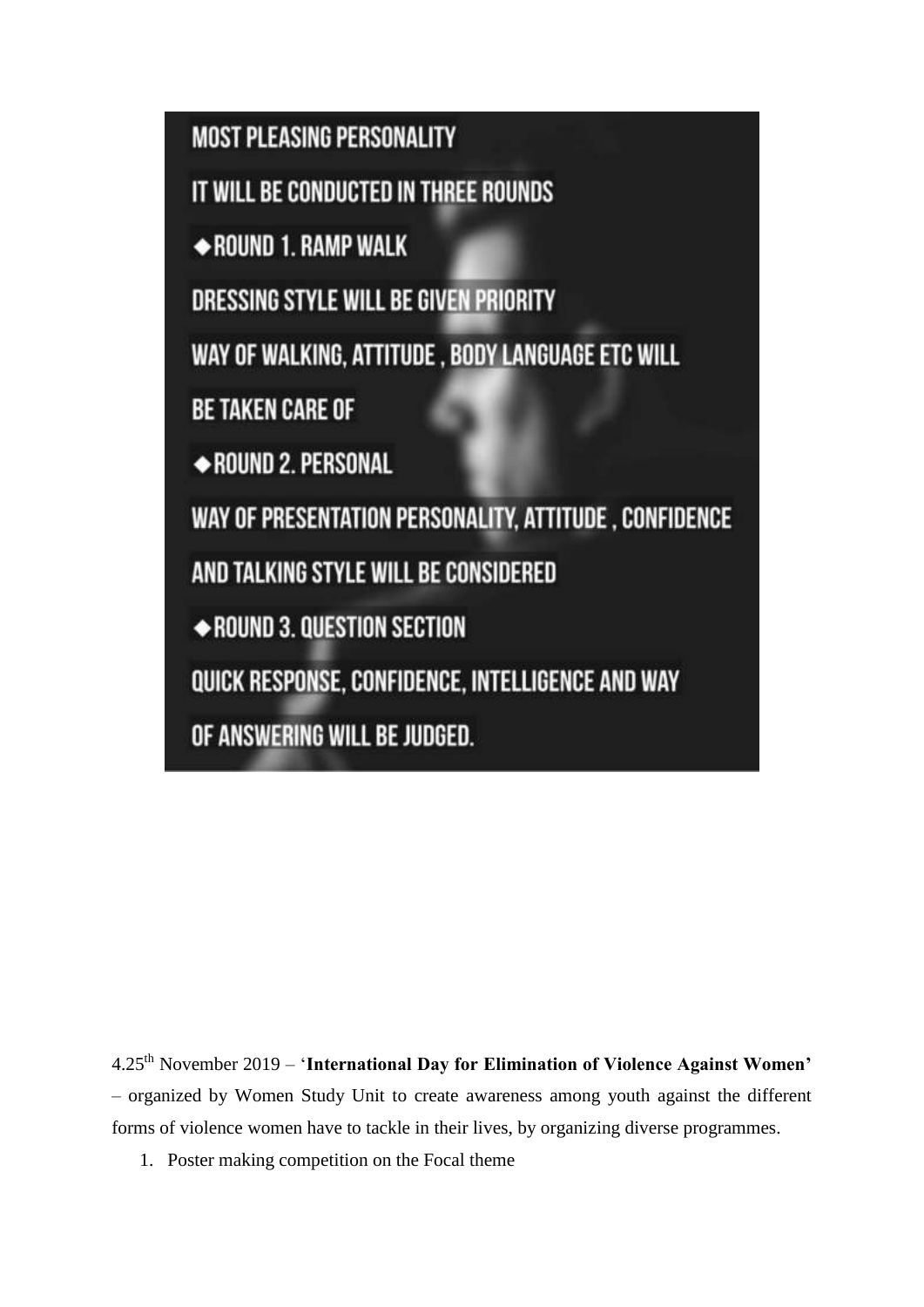- 2. Exhibition of Posters.
- 3. Essay writing competition –"How to build a society where women are not Harassed?"



5.24th January 2020 – '**National Girl Child Day Celebration'**or"Balika Dhinam"was organized by WSU, for the first time in the campus, by arranging a vividly memorable programmestringing together variety of purposeful programmes. Dr. Noufal, principal in charge of the day, delivered a heart-touchingly sincere inaugural address, highlighting the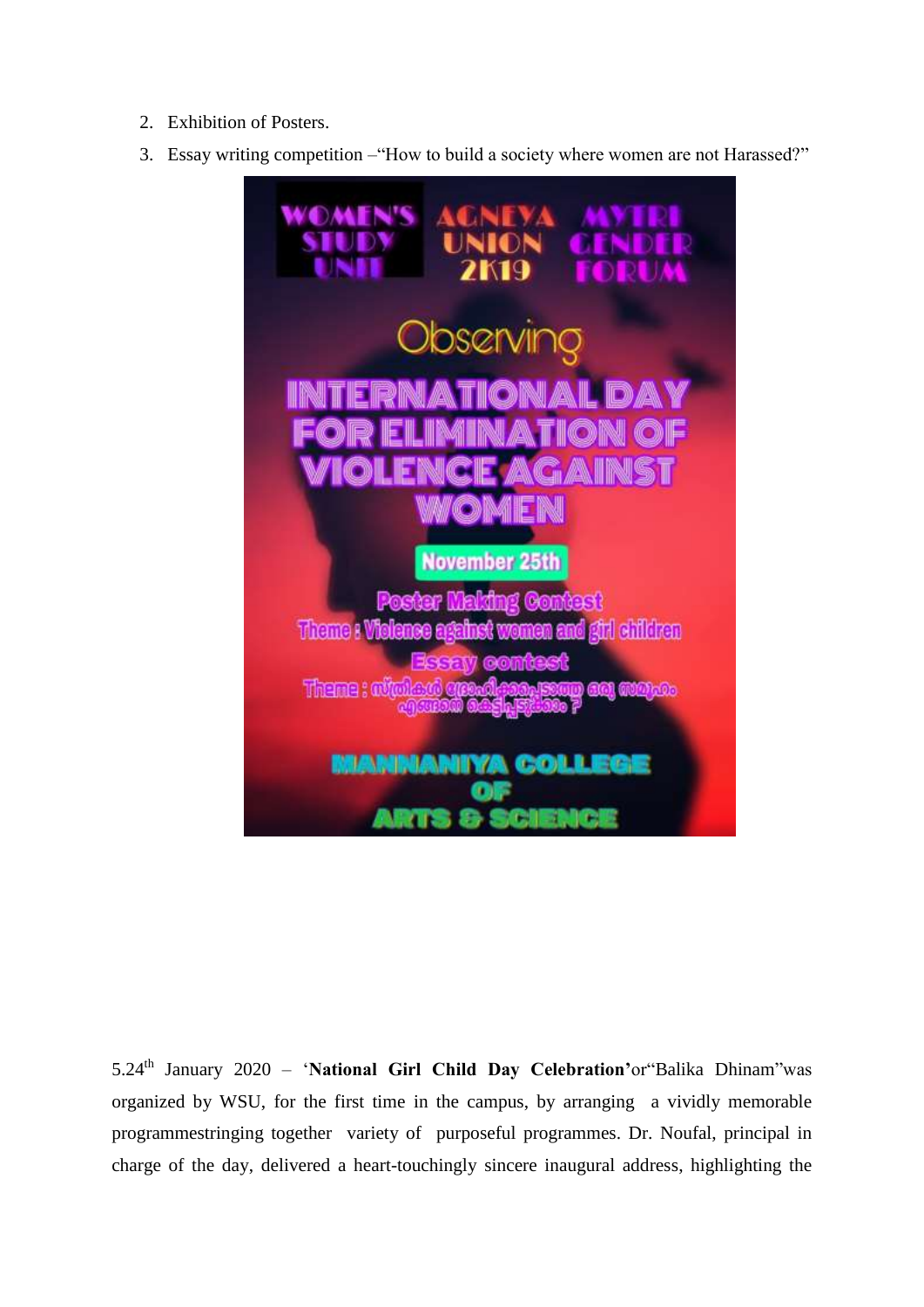greatness of women in making life meaningful. The next event was the 'Honouring Ceremony'of single- girl children' of the campus.Each and every single-girl child was crowned and was rewarded with a cute gift. The Poster Making competition was participated by more than 50 students including all the members of the WSU, who created eloquently expressive posters highlighting diverse and disturbing women's issues. The Quiz Competition which was the highlight of the event was enthusiastically participated by the audience. The quiz master of the programme was the whip-smart and intuitive young faculty, Miss. Rithu, from the Linguistics Dept. This pioneering quiz event by WSU was organized to create awareness concerning the land mark events that changed the lives of women in history.An on the spot and innovative Mass-Essay writing competition was organized for the entire audience ,with around hundred entries. The topic was ' How to build a society for women sans harassment'. The Oratory Competition, more than as a speech competition for girls, was intended to give them a platform to voice their perturbing concerns regarding the steadily deteriorating women's safety, in our society.

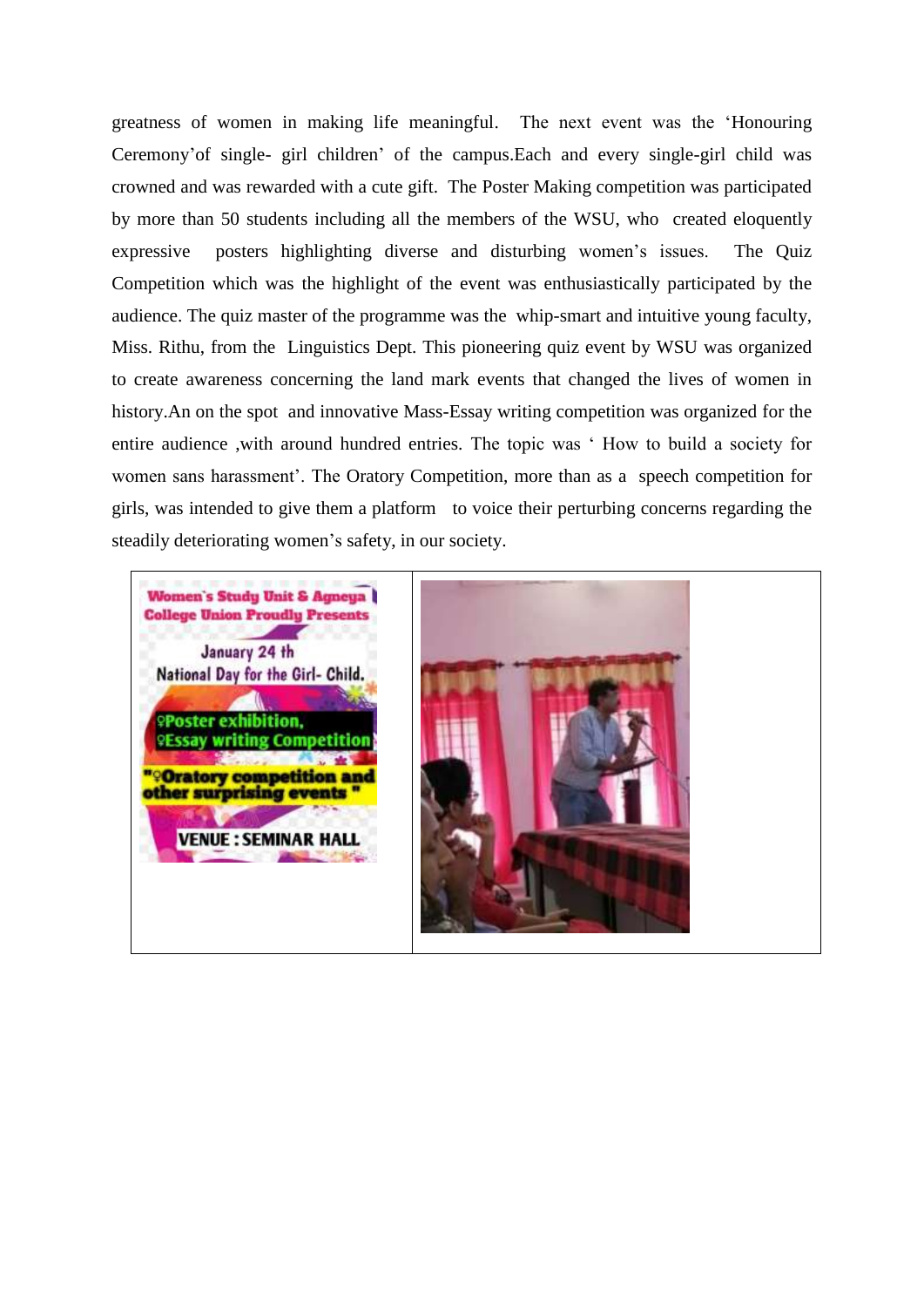



6.8 th March 2020 – **'Mytri Gender forum'** members (23 students - 21 boys and 2 girls ) taken from college for participation in the women's day celebration organized by the Women study Centre, Kerala University & participation in the Anti- Dowry Oath taking Ceremony. This short trip to the society was a welcome change to the students to experience what is happening in the world at large.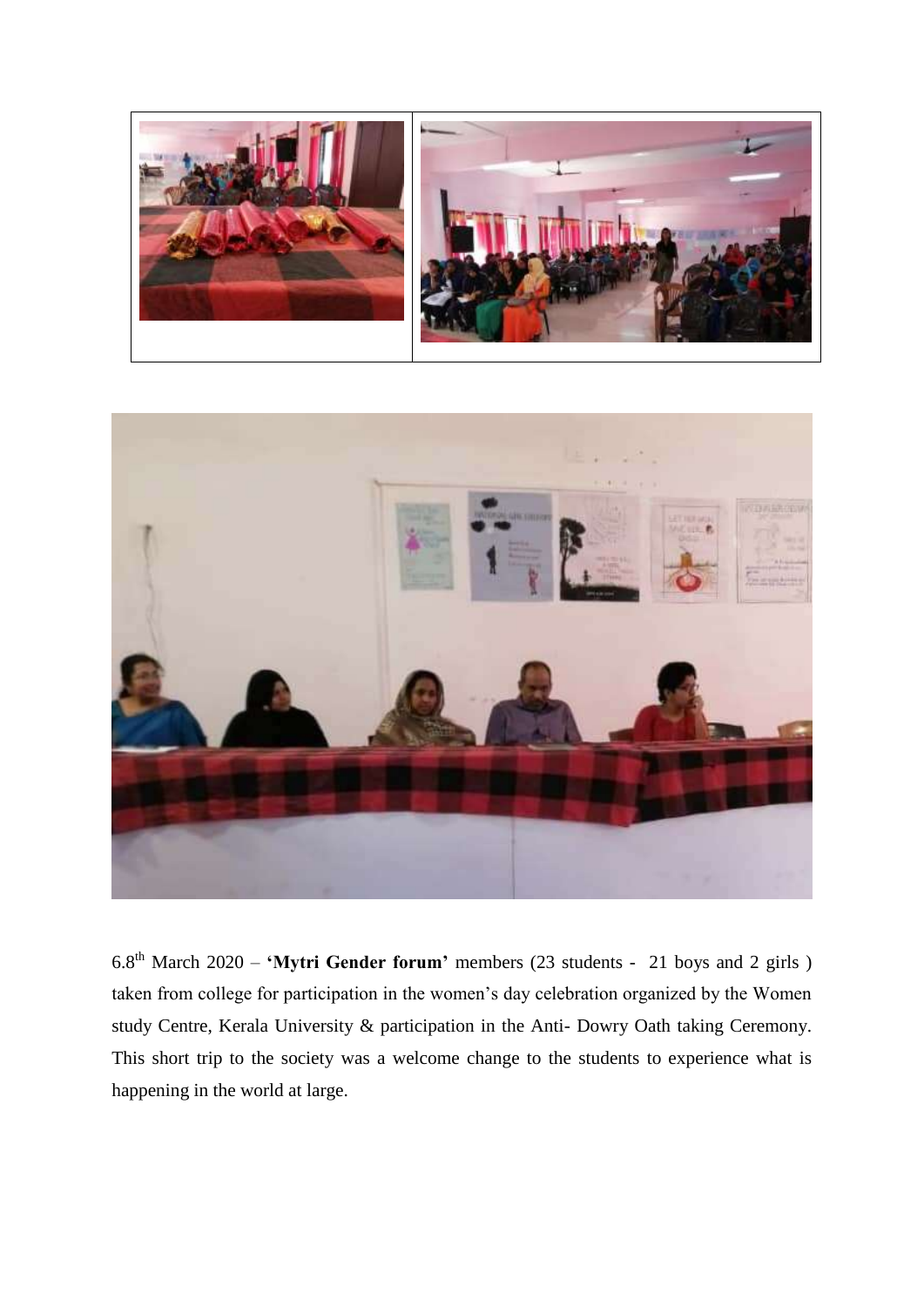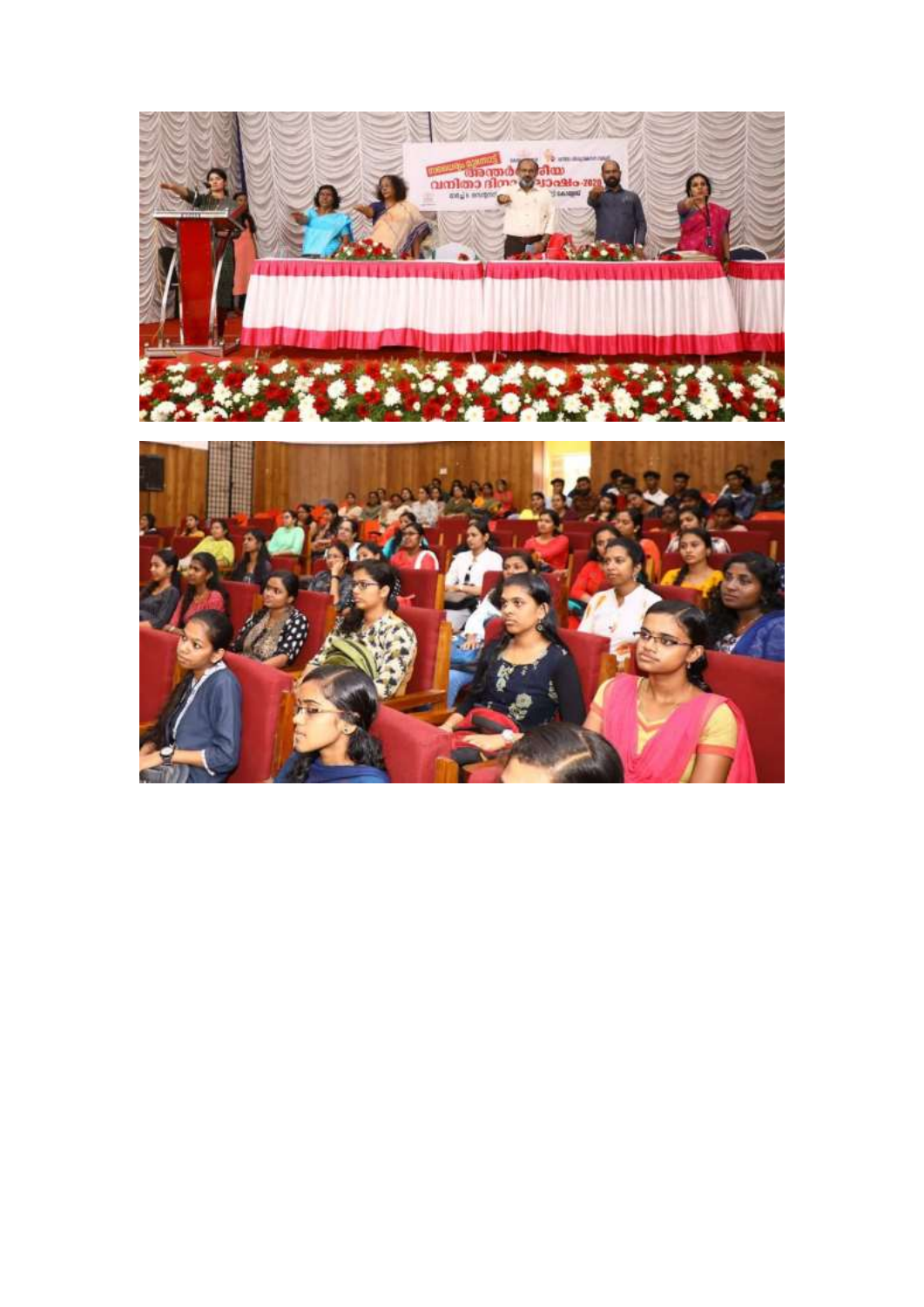

7. Two all -women teams were sent from the college to participate in the '**Kerala University Youth Festival'**. They represented two competitive items and performed well. Their performance in the two items Mime and Nadanpattu (Folk song competition) were well appreciated and motivated other students to come forward without any inhibitions. The ten girls participated in the two-day programme. Their two days accommodation, travel and food were Sponsored by Women's Study Unit. Their attire and accessories were sponsored by the college.

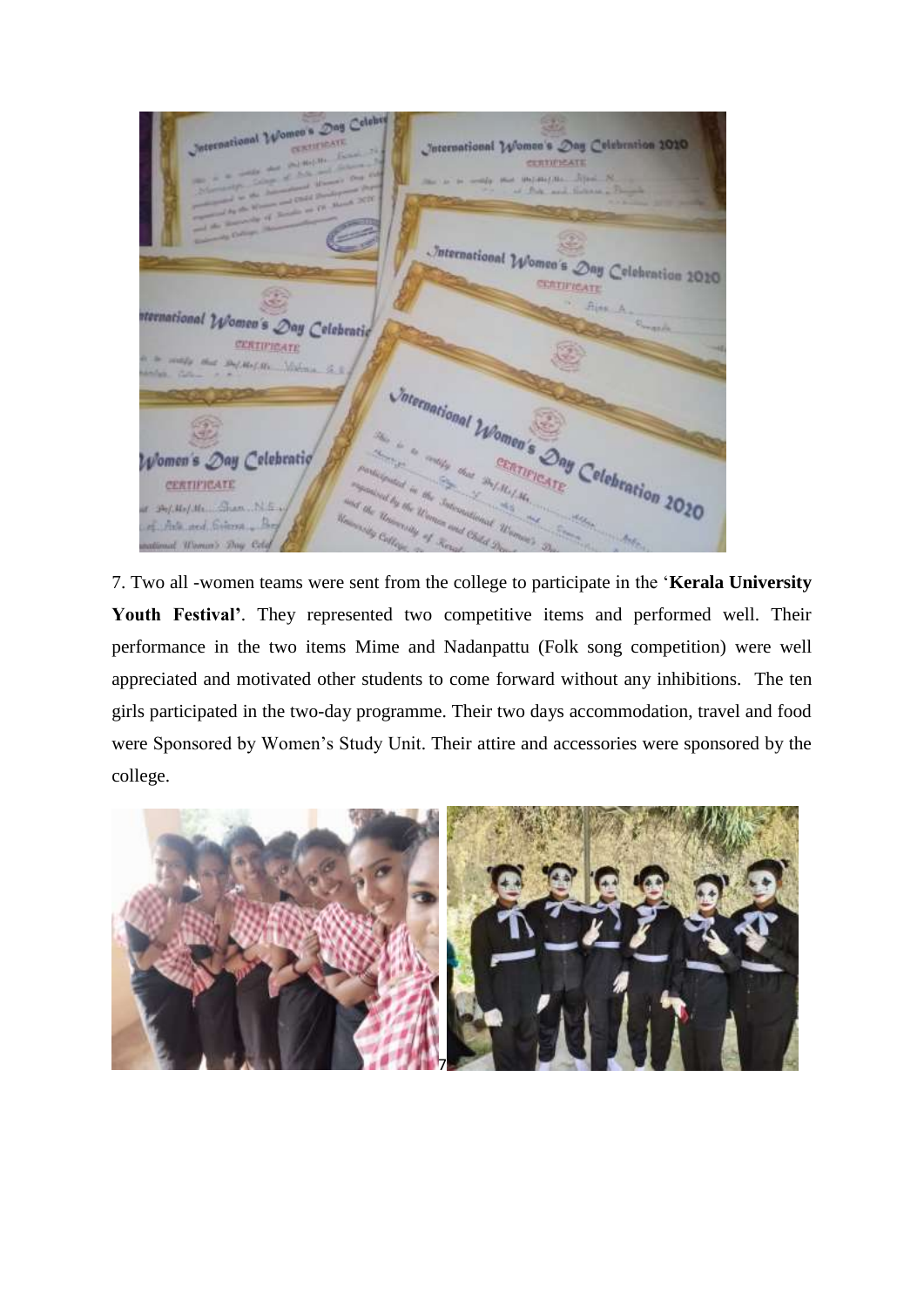

详  $-2612$